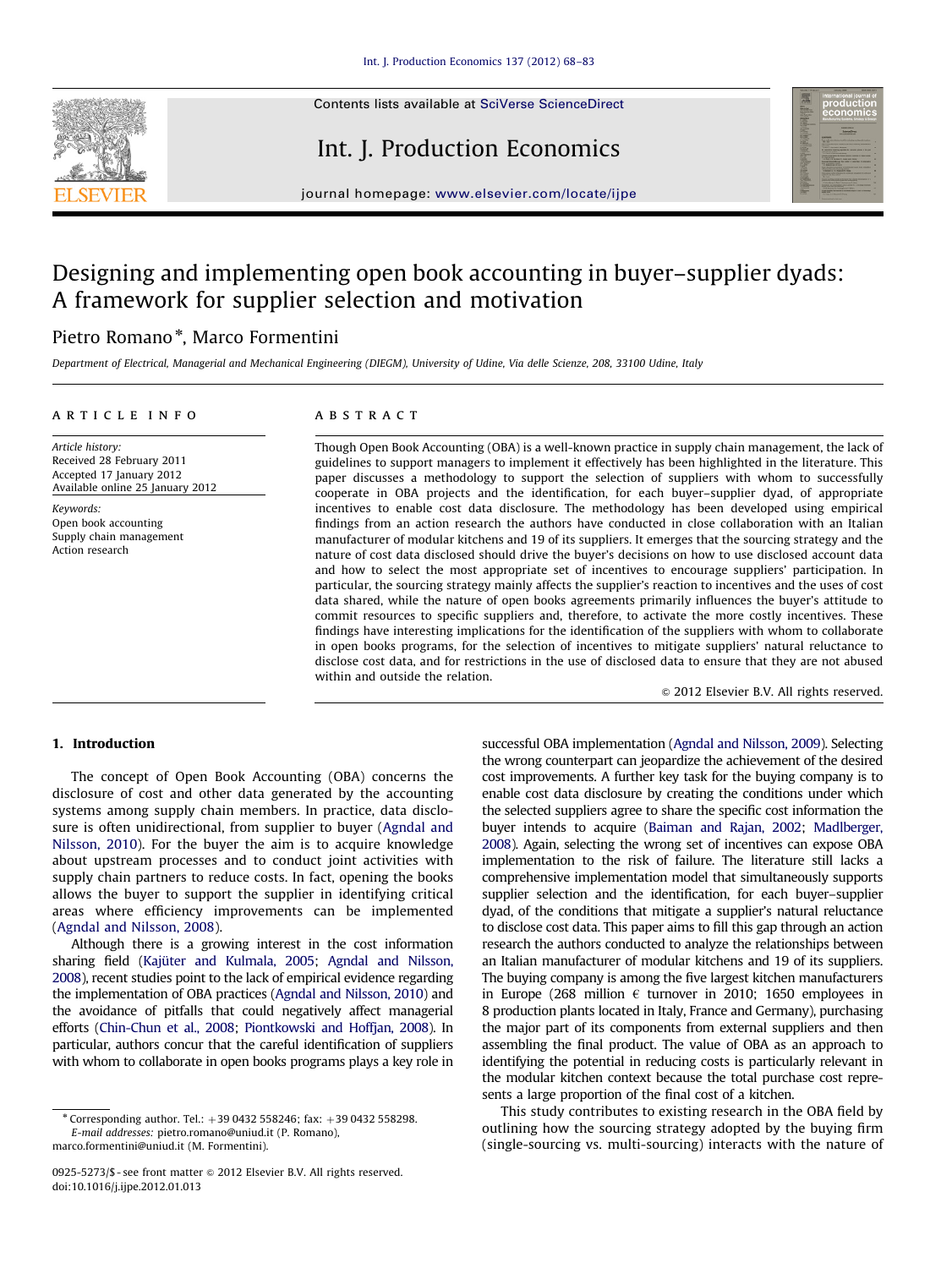cost data disclosure (detailed and frequent vs. general and occasional), the uses of disclosed data and the conditions under which data are disclosed. From a managerial point of view, the research findings have interesting implications for the identification of the suppliers with whom to collaborate in open books programs, for the selection of incentives to mitigate suppliers' natural reluctance to disclose cost data, and for restrictions in the use of disclosed data to ensure that they are not abused within and outside the relation.

The paper is organized as follows: the next section focuses on the literature review, from which it emerges that there is a lack of guidelines as to how to implement OBA. The third section describes the action research process which led to the development of the proposed OBA implementation model. The following sections describe the proposed model and discuss the results. In the conclusions, we present the academic and managerial implications together with some indications for future research.

### 2. Literature review

#### 2.1. OBA implementation: benefits and problems

Several authors have dealt with cost disclosure practices and used different terms such as open book accounting [\(Mouritsen](#page--1-0) [et al., 2001](#page--1-0); [Kulmala et al., 2002\)](#page--1-0), open book negotiation ([Lamming](#page--1-0) [et al., 2005](#page--1-0)), open book costing ([McIvor, 2001\)](#page--1-0), open books policy or more generally open books ([Agndal and Nilsson, 2008](#page--1-0)). Though these terms refer to different definitions of open books management, they agree that open books concern the exchange of cost information between suppliers and customers. In particular, in this research we address OBA from the point of view of a buying company interested in obtaining information on costs from some suppliers to eliminate waste, and generate and transfer value to final customers.

OBA plays a key role in inter-organizational cost management literature [\(Cooper and Slagmulder, 1999](#page--1-0); [Mouritsen et al., 2001;](#page--1-0) Kajüter and Kulmala, 2005, [Agndal and Nilsson, 2009](#page--1-0)). In this setting, the main purpose of OBA is to enable collaboration between customer and supplier, so that they work together to eliminate waste at their interface and to capture value for both participants [\(Agndal and Nilsson, 2008\)](#page--1-0). Hence, OBA is not seen as a cost reduction tool only, but rather as an approach to improve relations among counterparts in supply networks. In fact [Kulmala](#page--1-0) [\(2004\)](#page--1-0) and [Agndal and Nilsson \(2008\)](#page--1-0) agree that sharing confidential cost information may lead to an increase in the level of trust, cooperation and commitment between buyer and supplier. For instance, opening the books can be a way to ease the tension occasionally occurring in negotiations particularly in regard to pricing. Therefore, mutual trust can benefit from OBA implementation thanks to the reduction of cost information asymmetries between the parties.

Although researchers underline the beneficial effects of cost information sharing, in the literature increased transparency is also acknowledged as a potential source of problems ([Hultman](#page--1-0) [and Axelsson, 2007](#page--1-0)). The main concern about OBA is related to the opportunistic use of cost information by the buying company. In this case, the supplier can perceive open books as an attempt on the part of the customer to lower prices by exercising a form of contractual power. To make managers aware of this problem, [Lamming et al. \(2005\)](#page--1-0) introduce the concept of ''value transparency'', in contrast to what they define as ''one way open book negotiation'', which is limited to the unidirectional information exchange from suppliers to customers, without sharing benefits with suppliers. Value transparency implies a mutual engagement which aims to reduce costs and all the causes of value waste in

both customer and supplier activities. In order to reduce the possibility of opportunistic behaviors, information given to the customer would concern only the areas of immediate interest and aspects of the improvement plans ([Lamming et al., 2006](#page--1-0)).

Therefore, as argued by [Eggert and Helm \(2003\),](#page--1-0) to limit the potential sources of problems managers should carefully evaluate and plan the efforts required to effectively implement cost disclosure practices with their business partners. In this sense, it is important that buyer and supplier find some form of agreement to share benefits and risks associated with OBA implementation.

Underestimating the negative impact of an unbalanced customer–supplier relationship can invalidate managerial efforts in OBA projects, as emerges from the list of causes of OBA implementation failures proposed by Kajüter and Kulmala [\(2005\).](#page--1-0) The main causes they identify are:

- suppliers experience no extra-benefit from openness and main contractors do not offer win–win solutions;
- suppliers think that accounting information should be kept inhouse;
- counterparts cannot produce accurate cost information and see no sense in sharing poor cost data;
- suppliers are afraid of being exploited if they reveal their cost structure;
- suppliers do not have capable resources or resource support from main contractors for the development of OBA systems and
- counterparts cannot agree on how OBA practice should be implemented.

In addition, [McIvor \(2001\),](#page--1-0) in his analysis of failures in cost reduction programs based on information exchanges, points out that the culture of ''people'' involved in such activities is a considerable barrier to OBA implementation. Therefore, the success of a relationship involving OBA is heavily dependent upon the attitudes of the people from both organizations engaged in the relationship at the operational level.

#### 2.2. The need for an OBA implementation model

The literature has well described the OBA concept, its beneficial effects for both customers and suppliers, and its fit with other cost reduction approaches such as target costing, activity based costing and kaizen improvement [\(Agndal and Nilsson,](#page--1-0) [2008\)](#page--1-0).

With few exceptions, the extant literature on OBA is vague regarding how to effectively implement cost disclosure programs. We have found three frameworks, developed by [Kulmala \(2004\),](#page--1-0) Kajüter and Kulmala (2005) and [Agndal and Nilsson \(2010\),](#page--1-0) addressing key aspects in OBA implementation, such as partner selection and motivation, conditions for cost data disclosure and types of data disclosed.

[Kulmala's \(2004\)](#page--1-0) model identifies the conditions for successful implementation of OBA programs. Three factors should be jointly considered: balance of power between buyer and supplier (customer dominant vs. supplier dominant context); trust (adequate vs. non-adequate) and volume of mutual business (high vs. low). Trust is an important prerequisite for OBA especially in transactions characterized by committed and long-term-oriented exchange arrangements. Conversely, in transactional ''arm's length'' relationships, where the buyer and supplier play ''adversarial'' roles, trust is less relevant, since a buyer can more forcibly make the supplier open its books by leveraging contractual power.

Kajüter and Kulmala (2005) develop a contingent model which identifies the factors inducing cost data disclosure in supply